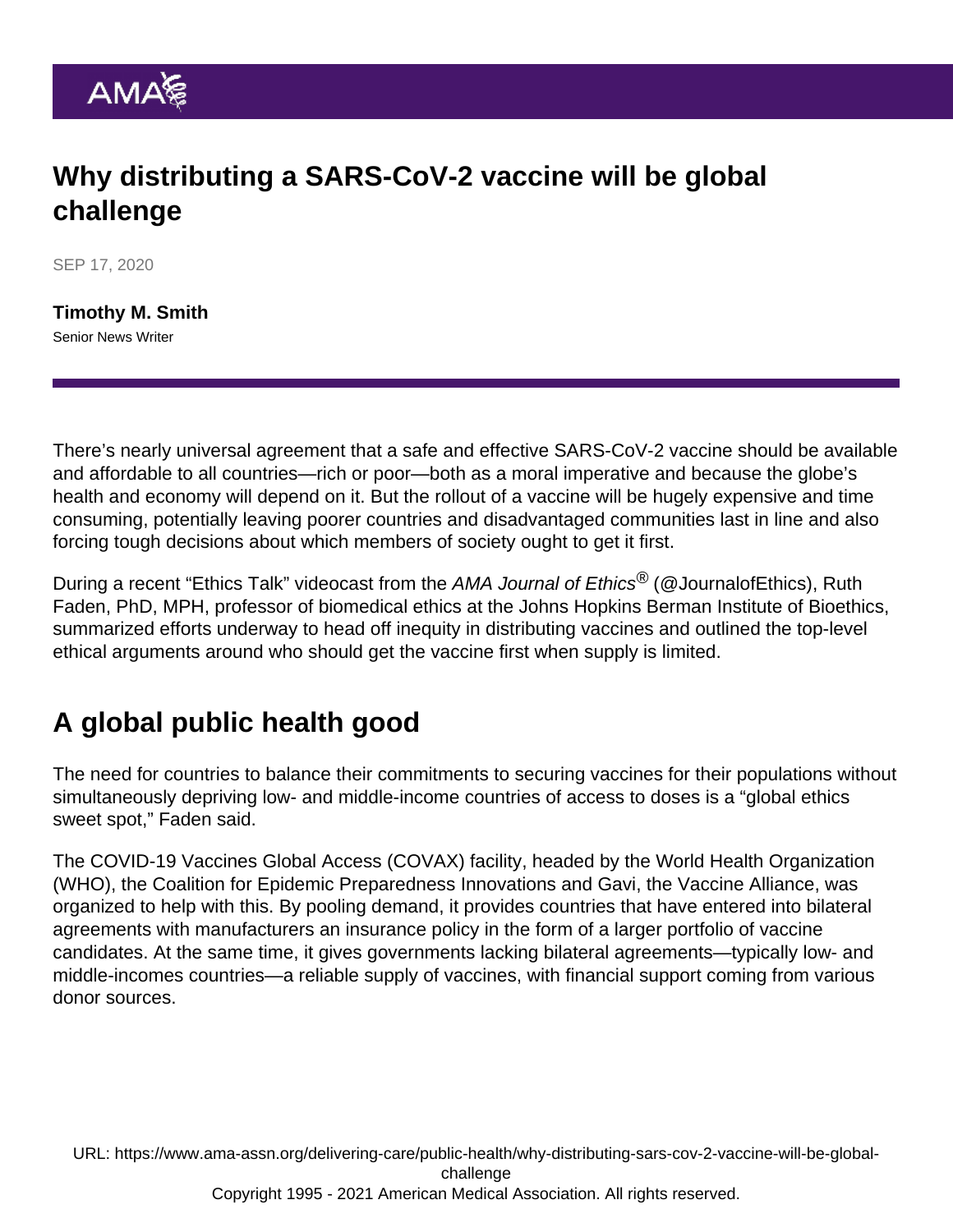As of early September, more than 170 countries had signed on to the effort. The U.S. wasn't one of them, though, ostensibly because of its objection to the WHO's involvement. But there are "prudential, self-interested reasons" for getting behind it, Faden noted.

In public health, she said, it's axiomatic that, "if there are outbreaks anywhere, there are outbreaks everywhere."

Read about one expert's predictions [of "bottleneck" issues for a COVID-19 vaccine.](https://www.ama-assn.org/delivering-care/public-health/dr-ezekiel-emanuel-bottleneck-issues-ahead-covid-19-vaccine)

## How to define essential workers

Front-line health care workers should be prioritized for vaccination because of their societal value during a pandemic, Faden said. But determining who else is essential is more challenging.

For starters, decision-makers need to avoid the elitist bias that "essential" necessarily means highly skilled, well-trained or professional. Within health care, for example, essential workers ought to include custodial staff and food preparers, she said.

Outside of health care, they might include people who are critical to the country's food supply, transportation system and power grid, but this is normatively charged territory, Faden added. Primary, middle and high school teachers illustrate the point.

"Are they essential workers or not?" Faden asked, noting that many essential workers are, in fact, highly skilled and cannot be replaced easily. "I would make a big plug for K–12 workers being essential workers. Someone else might want to throw in university professors into that category as well."

Making such a determination is also a matter of assessing whether additional risk of infection comes with the occupation, whether risk can be mitigated by PPE, whether there is adequate availability and quality of PPE and potential for physical distancing at the work site.

But while limited vaccine supply might prevent some essential workers from getting doses as soon as they are available, Faden added, U.S. health care workers should enjoy priority for another reason: The country owes it to them.

"We also need to incentivize people to continue to do those jobs," she said, "to make them feel not only acknowledged and that expression of national gratitude, but also, 'OK, I can keep doing this because I'm going to be protected.'"

URL: [https://www.ama-assn.org/delivering-care/public-health/why-distributing-sars-cov-2-vaccine-will-be-global](https://www.ama-assn.org/delivering-care/public-health/why-distributing-sars-cov-2-vaccine-will-be-global-challenge)[challenge](https://www.ama-assn.org/delivering-care/public-health/why-distributing-sars-cov-2-vaccine-will-be-global-challenge) Copyright 1995 - 2021 American Medical Association. All rights reserved.